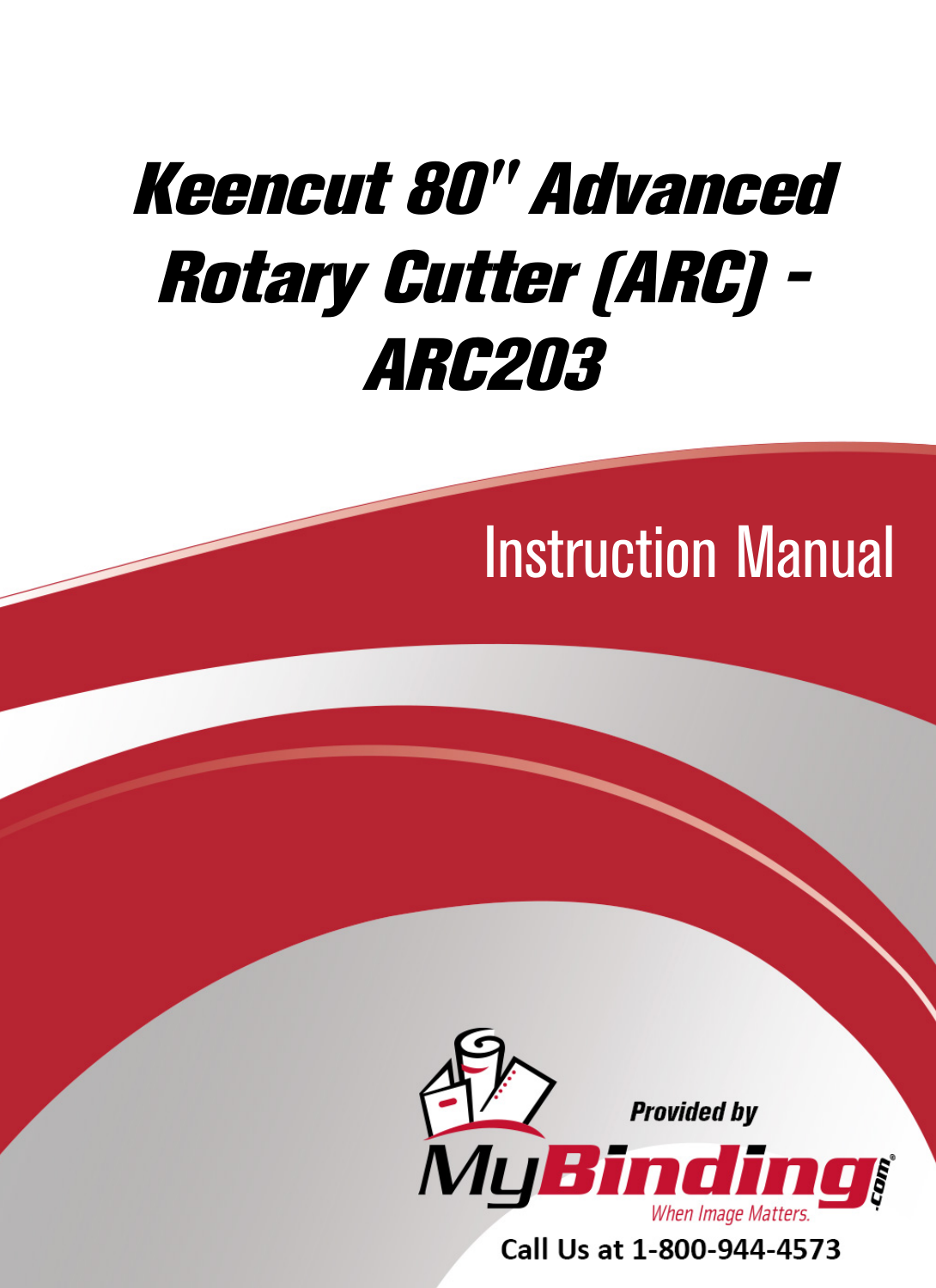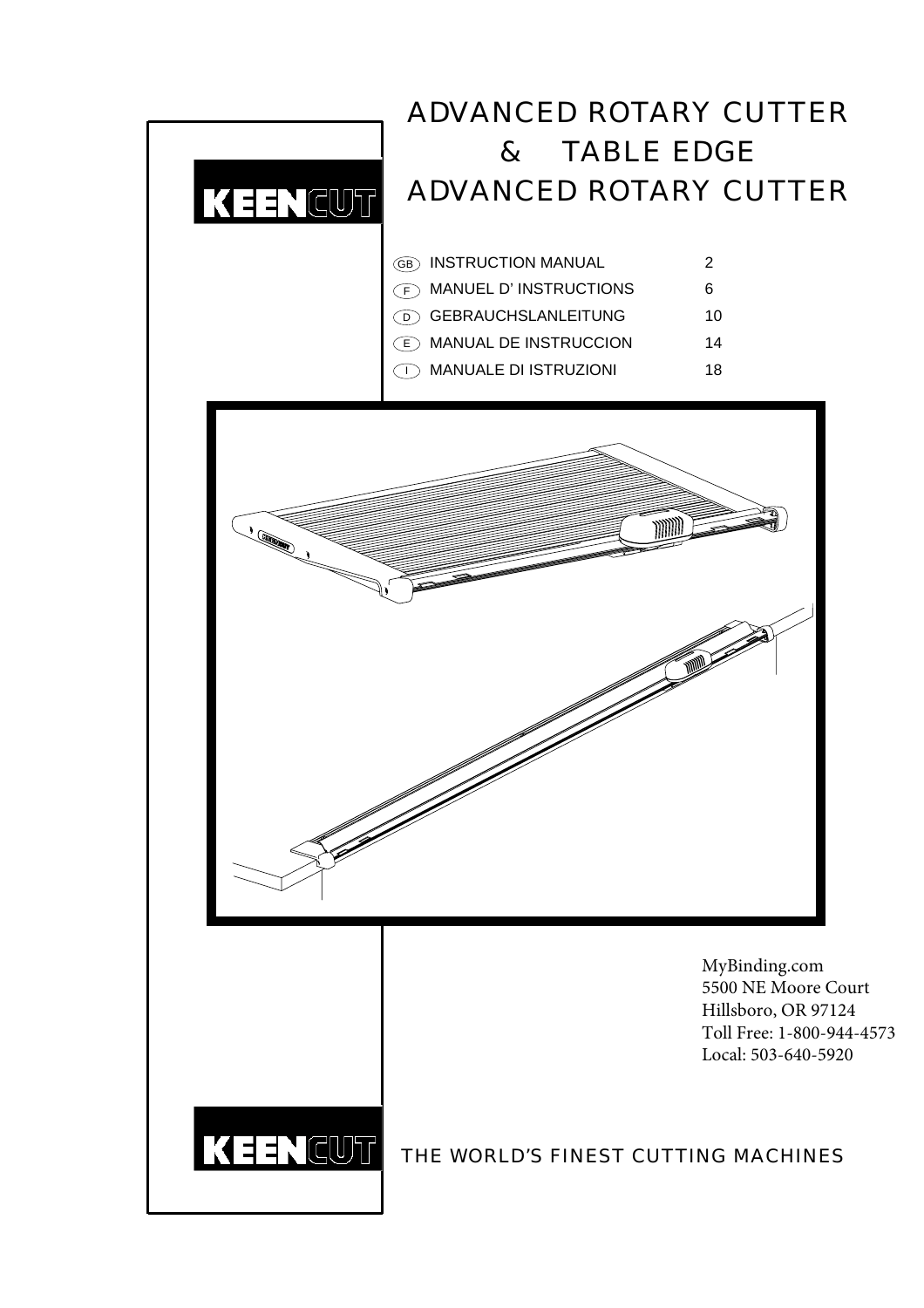## **Advanced Rotary Cutter User Instructions**

2 GB

## Safety & Preparation

Thank you for choosing the Advanced Rotary Cutter made by Keencut. Every effort has been made to bring you a superbly built product with the promise of many years of good service. In order to obtain maximum benefit from your machine please read these instructions carefully. For advice and assistance or replacement parts please contact

your distributor or Keencut.

**The following instructions will refer to the 'Cutter' which includes both the Advanced Rotary Cutter and the Table Edge Advanced Rotary Cutter unless specified otherwise.**

#### **SAFETY**

The sliding cutting head contains two very sharp circular blades and the base has a blade fixed to it for the full length of the machine.

- **For safety do not place your fingers near the circular knives or the base blade.**
- **For safety move or pick up the Cutter using the moulded finger grips at each end and fit the protective cover to the fixed blade.**
- **Do not use the Cutter if the Cover for the sliding Cutter Head has been removed or broken.**

**DO NOT TOUCH THE CIRCULAR KNIVES OR THE EXPOSED FIXED BLADE**

**- THEY ARE SHARP.**

IT IS ESSENTIAL THAT THE TABLE OR WORK BENCH SURFACE ON WHICH THE CUTTER IS INSTALLED IS **FLAT**. IF THE SURFACE IS BOWED IT CAN AFFECT THE STRAIGHTNESS OF THE BLUE PLASTIC CLAMP STRIP. ENSURE BEFORE USE THE CLAMP STRIP IS CLEAR OF THE CUTTING LINE.

The Cutters have been designed to cut a large range of materials up to a thickness of 2mm (0.080"). The unique concept of running the cutting head on a sliding bearing system below the surface of the base enables this thickness of cut to be maintained irrespective of the length of the machine.



### **PREPARING THE CUTTER**

Pairs of both Metric and Imperial self-adhesive scales are supplied to fit at each end of the Advanced Rotary Cutter. Select which measuring system you require and discard the others. To avoid errors place the left hand scale to the left of the machine and the right hand scale to the right. The selected scale should be aligned, using the 7½" mark of the Imperial scale or the 19cm mark of the Metric scale, with the groove on the base plate indicated by the red arrow sticker. Taking care to maintain the alignment remove the backing paper progressively while fixing each scale in the normal way. The red arrow sticker can then be removed.

Remove the red protective cover from the fixed blade before use.



[MyBinding.com](http://www.mybinding.com) 5500 NE Moore Court Hillsboro, OR 97124 Toll Free: 1-800-944-4573 Local: 503-640-5920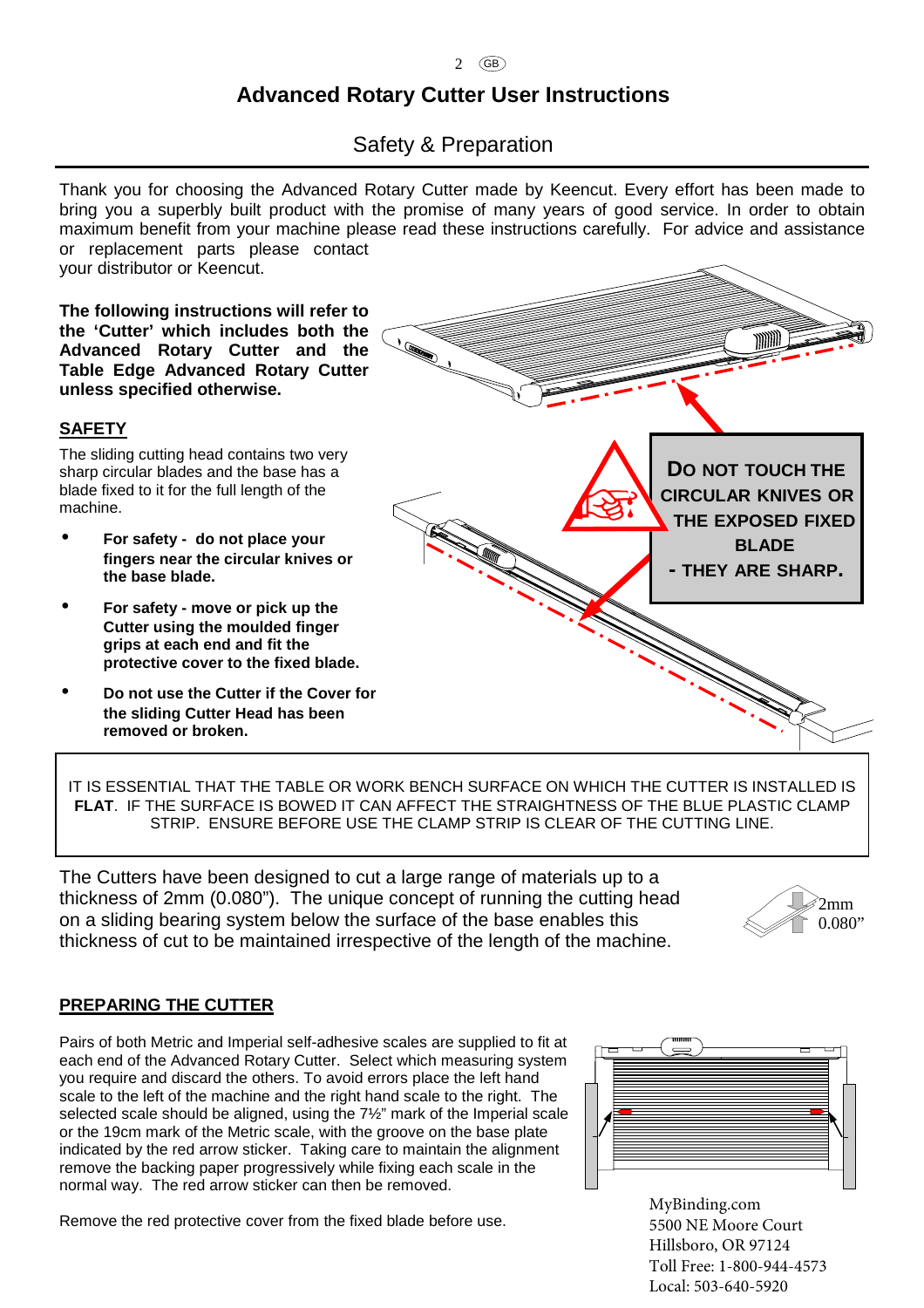### **Advanced Rotary Cutter User Instructions**

Preparation & Use

#### **THE ALUMINIUM SQUARING ARM (Advanced Rotary Cutter only, 76cm (30") and above)**

Those machines with cut lengths 76cm (30") and above are fitted with an additional aluminium squaring arm and sliding measuring stop.

To fix the scales, firstly remove the measuring stop. Pass a rule under the clamping strip and measure from the cutting edge 250mm for the metric scale or 10" for the Imperial scale and make a small pencil mark on the squaring arm. Affix the self -adhesive scale to align the 250mm or 10" graduation with the pencil mark. The plain sticker fits inside the groove of the squaring arm and covers the two fixing screws. With a sharp blade trim the excess from the end of the scale.



**An extended Squaring Arm is available as an optional extra.**

#### **FIXING THE TABLE EDGE ADVANCED ROTARY CUTTER TO THE TABLE**

**ENSURE THE RED EDGE PROTECTOR REMAINS IN POSITION ON THE FIXED BLADE THROUGHOUT THE FITTING PROCEDURE.** 

Place the Cutter on the edge of the table, mark with a pencil the positions of the fixing holes, remove the Cutter to a safe position. Make a starting hole for each of the screws using a small drill or a pointed tool. It is essential that the starting holes are accurately positioned to prevent any distortion of the Cutter when fixing it in place.

Position the Cutter back onto the table edge and fix it down using the countersink screws supplied.

Fix a piece of 3mm MDF, PVC foamboard, or similar material to the table top as shown to bring the table surface in line with the base plate level of the Cutter.

Remove the red plastic protective cover from the fixed blade before use.





#### **OPERATION**

Park the sliding cutting head at either end of the machine which will release the clear plastic clamp strip. Slide the material to be cut under the clamp strip and align it as required. Slide the cutting head which will automatically clamp the work while cutting through it.

Using your free hand to apply downward pressure on heavy board or multiple sheets will help to prevent any movement during cutting and ensure a very straight cut.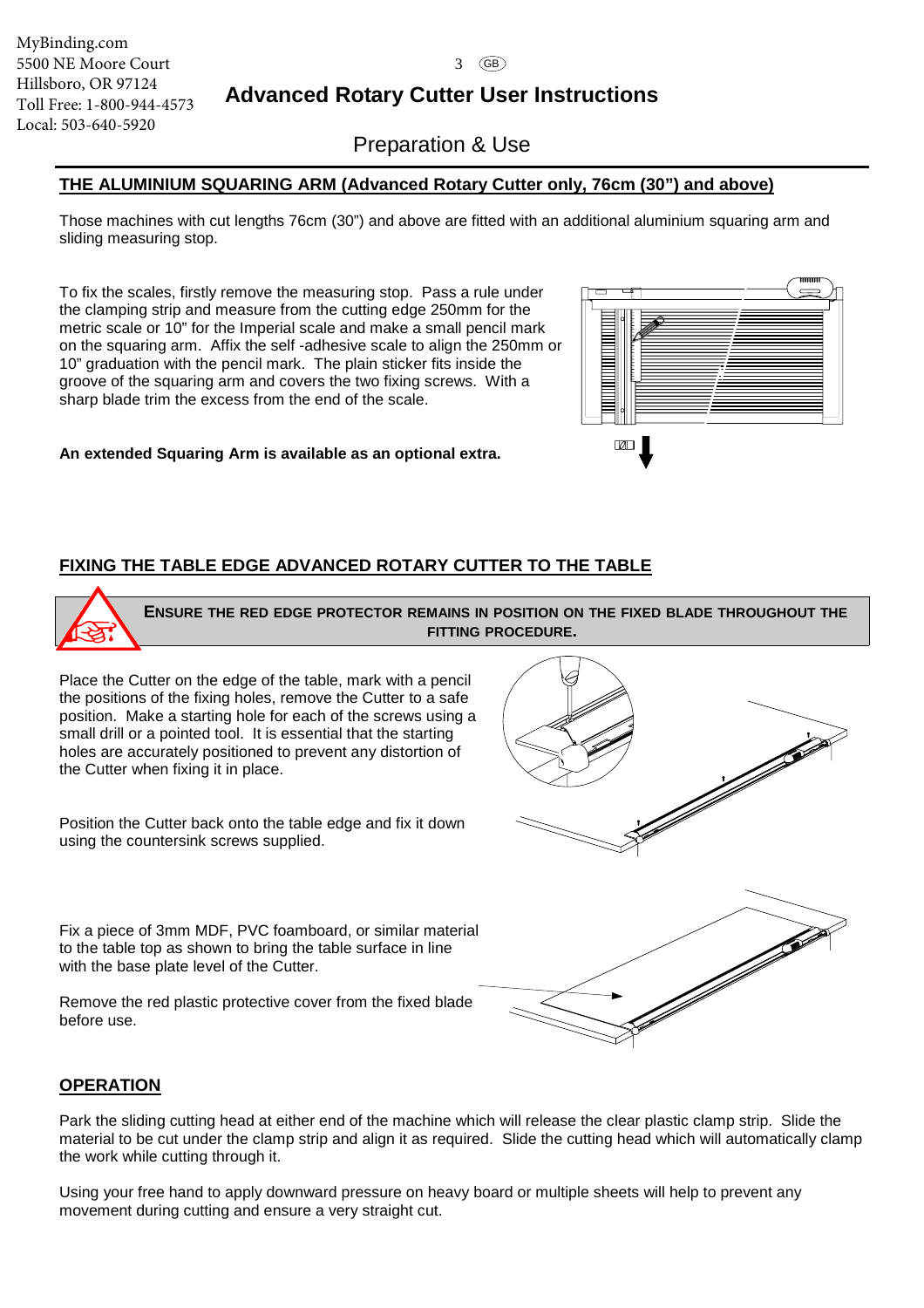#### 4 GB

## **Advanced Rotary Cutter User Instructions**

## **Maintenance**

#### **MAINTENANCE**

The Cutters are designed to be maintenance free but occasional cleaning and lubrication of the sliding bearing track will ensure your cutter stays in peak operating condition:-

- Cleaning **Warning :- Please do not use solvent cleaners or mineral oil anywhere near any plastics which includes the slide bearings and track**. Slightly dampen a cloth with water and wipe away any accumulated dirt. A little detergent may be necessary to remove stubborn greasy marks.
- Lubrication **Warning :- Please do not use oil, it can destroy plastics**, use a silicone lubricant or silicone release fluid preferably aerosol and lightly apply to the sliding track. Wipe away all wetness with a dry cloth to avoid attracting and retaining dust. The silicone impregnates the hard anodised surface of the track and will lubricate for a long time without renewal.

**Do not touch the edges of the circular knives or the fixed blade, they are sharp.**





The bearing blocks are adjustable. If the cutting head feels loose on the track adjust the screw in each bearing block (as shown) with the hexagon key provided. Turning the key clockwise will remove excess movement. A little movement is acceptable to ensure free running of the sliding block.

#### **Cleaning Inside the sliding cutter head.**

Paper, card and self-adhesive materials produce dust and debris. In extreme circumstances it may be necessary to clean the inside of the sliding cutter head in order to restore free running of the circular knives. To remove the Cutter Head Cover release the two 'snap on' fixings by pressing a small screwdriver into the slot (A) while gently lifting the end of the cover as it is released. Repeat for the other end (B) as shown. The Cover can then be lifted off and the Cutter Head cleaned.





**DO NOT TOUCH THE EDGES OF THE CIRCULAR KNIVES, THEY ARE EXTREMELY SHARP.** 

To replace the Cover, align with the Cutter Base and push down, the two 'Snap on' fixings should snap into place, check the Cover is firmly fixed in position.



#### **DO NOT ATTEMPT TO USE THE CUTTER IF THE SLIDING HEAD COVER IS REMOVED OR INCORRECTLY FITTED, SERIOUS INJURY COULD RESULT.**

[MyBinding.com](http://www.mybinding.com) 5500 NE Moore Court Hillsboro, OR 97124 Toll Free: 1-800-944-4573 Local: 503-640-5920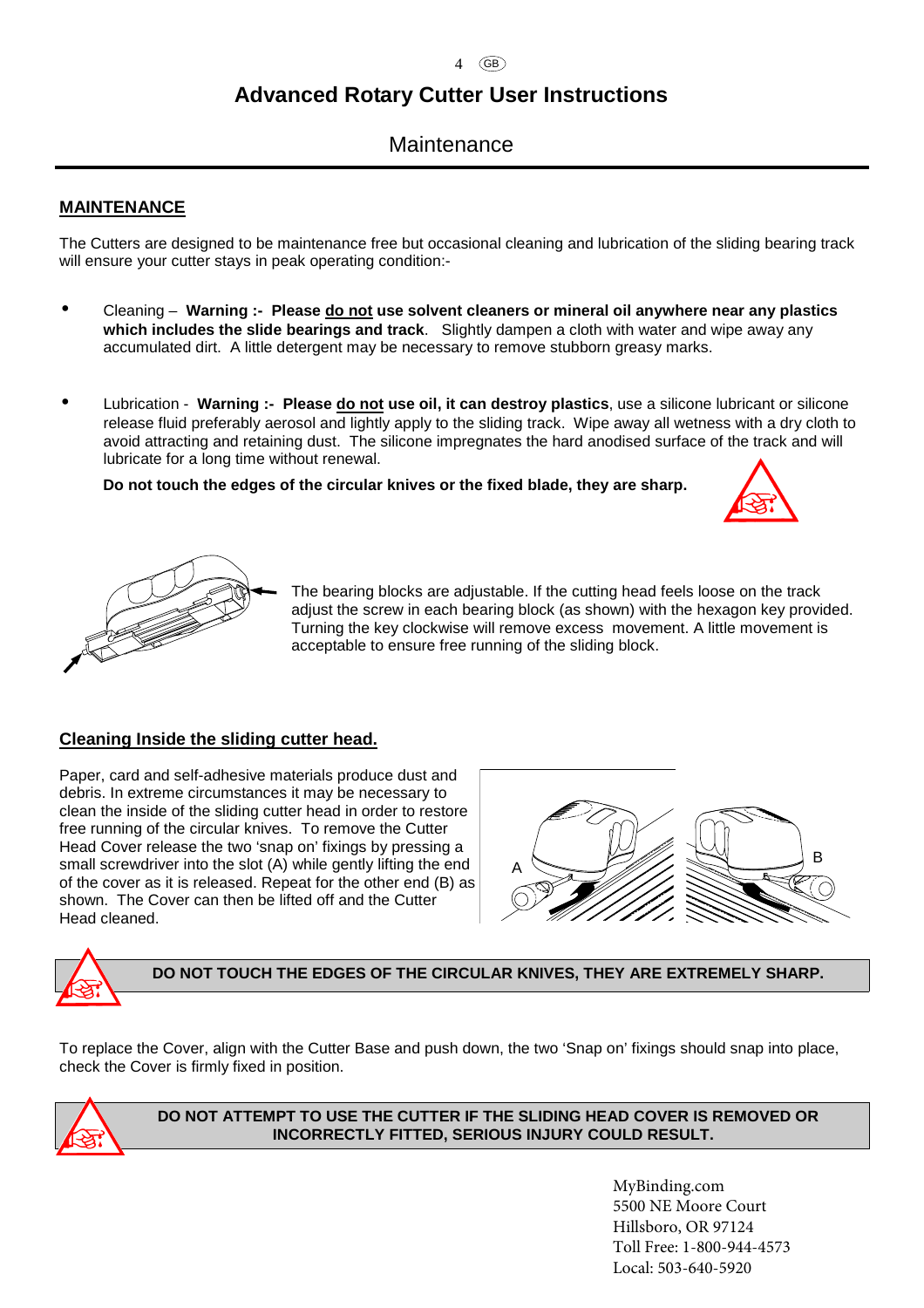## **Advanced Rotary Cutter User Instructions**

5 GB

Spare Parts



5500 NE Moore Court Hillsboro, OR 97124 Toll Free: 1-800-944-4573 Local: 503-640-5920